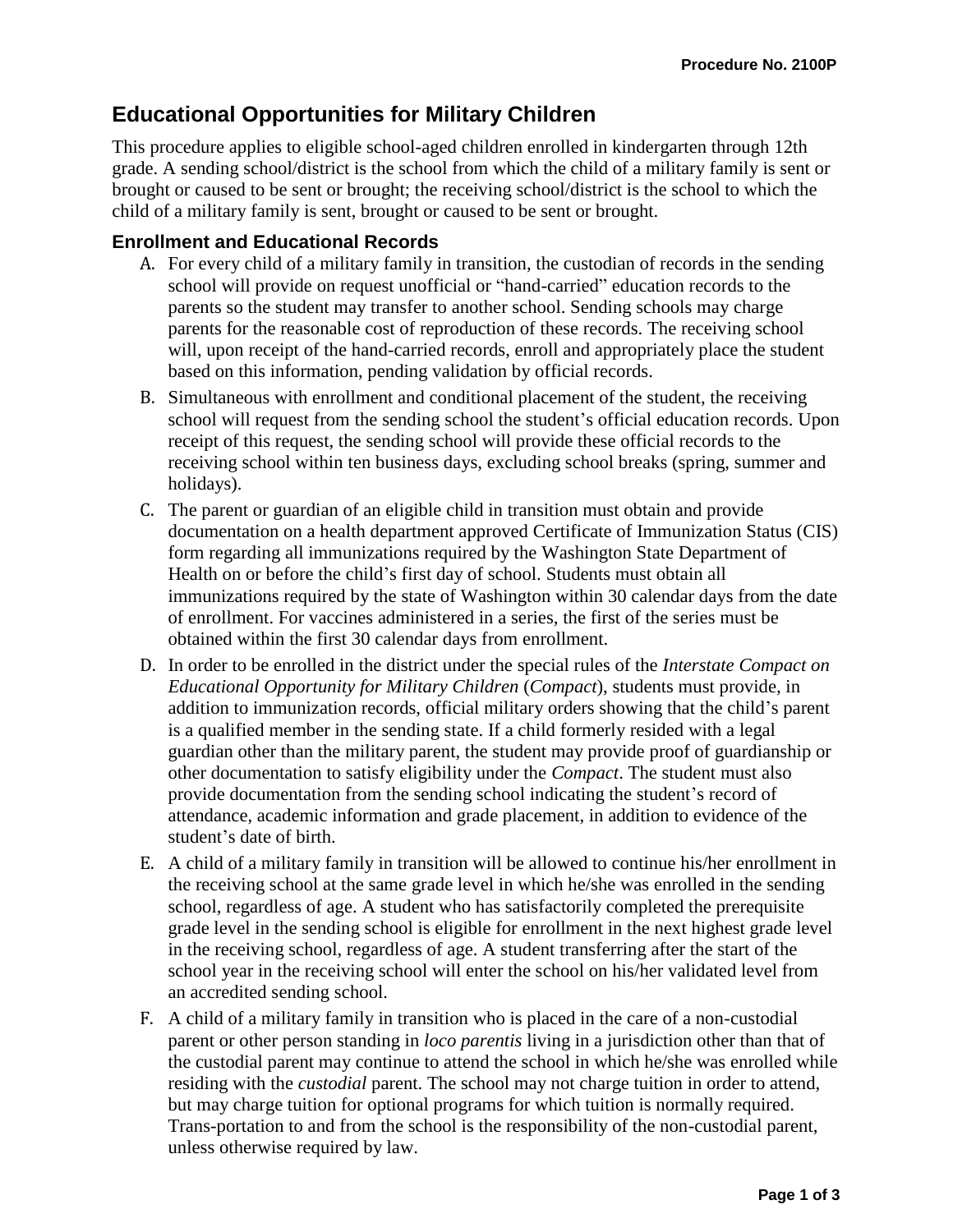G. A custody order, special power of attorney or other applicable document relative to the guardianship of a child of a military family and executed under the applicable law of each member state will be sufficient for the purposes of enrollment and other actions requiring parental participation and consent.

## **Graduation**

- A. The district will waive specific course requirements for graduation if similar course work has been satisfactorily completed in the sending school. If not waived, the district will provide reasonable justification for the denial and provide alternative means of satisfying the requirement so that graduation may occur on time. Receiving schools may also waive additional requirements (volunteer work, graduation project) in order to facilitate on-time graduation.
- B. For students entering high school in the 11th and 12th grades the Office of Superintendent of Public Instruction, in accordance with state law, will determine completion of graduation testing requirements by considering current Washington student transfer options. These options will be considered as an alternative to graduation testing requirements in the receiving school. If such options cannot be accommodated for a student in his/her senior year, the following *Section C* will apply.
- C. If a student transfers during his/her senior year and cannot graduate on time from the receiving school after all options have been considered, the receiving school will coordinate with the sending school to ensure that the student receives a diploma from the sending school if the student meets all the sending school's requirements. If the sending school is not a member of the *Compact*, the receiving school shall use best efforts to facilitate the student's on-time graduation.

## **Attendance, Placement and Co-curricular Activities**

- A. The district shall initially place a child of a military family in transition who transfers before or during the school year in educational courses based on the student's enrollment in the sending state school and/or education assessments conducted at the sending school, to the extent that such courses are provided for by the receiving school. This includes but is not limited to: highly capable programs, honors, international baccalaureate, advanced placement, English as a second language and technical/career courses. The receiving school may perform subsequent evaluations to ensure the appropriate placement and continued enrollment of the student. The receiving school may allow the student to attend similar education courses in other schools within the district if the receiving school does not offer such courses.
- B. In compliance with the federal requirements of the Individuals with Disabilities Education Act (IDEA), the receiving district will initially provide comparable services to a student with disabilities based on his/her current Individualized Education Program (IEP) developed at the sending school. The receiving school will also make reasonable accommodations and modifications to address the needs of incoming students with disabilities subject to a Section 504 plan. The district will also continue a student's program under Title II of the Americans with Disabilities Act. The receiving school may perform subsequent evaluations to ensure the appropriate placement and continued eligibility of the student.
- C. The district will facilitate the opportunity for the transitioning student's inclusion in extracurricular activities, regardless of application deadlines, with consultation from the Washington Interscholastic Activities Association, and to the extent the student is